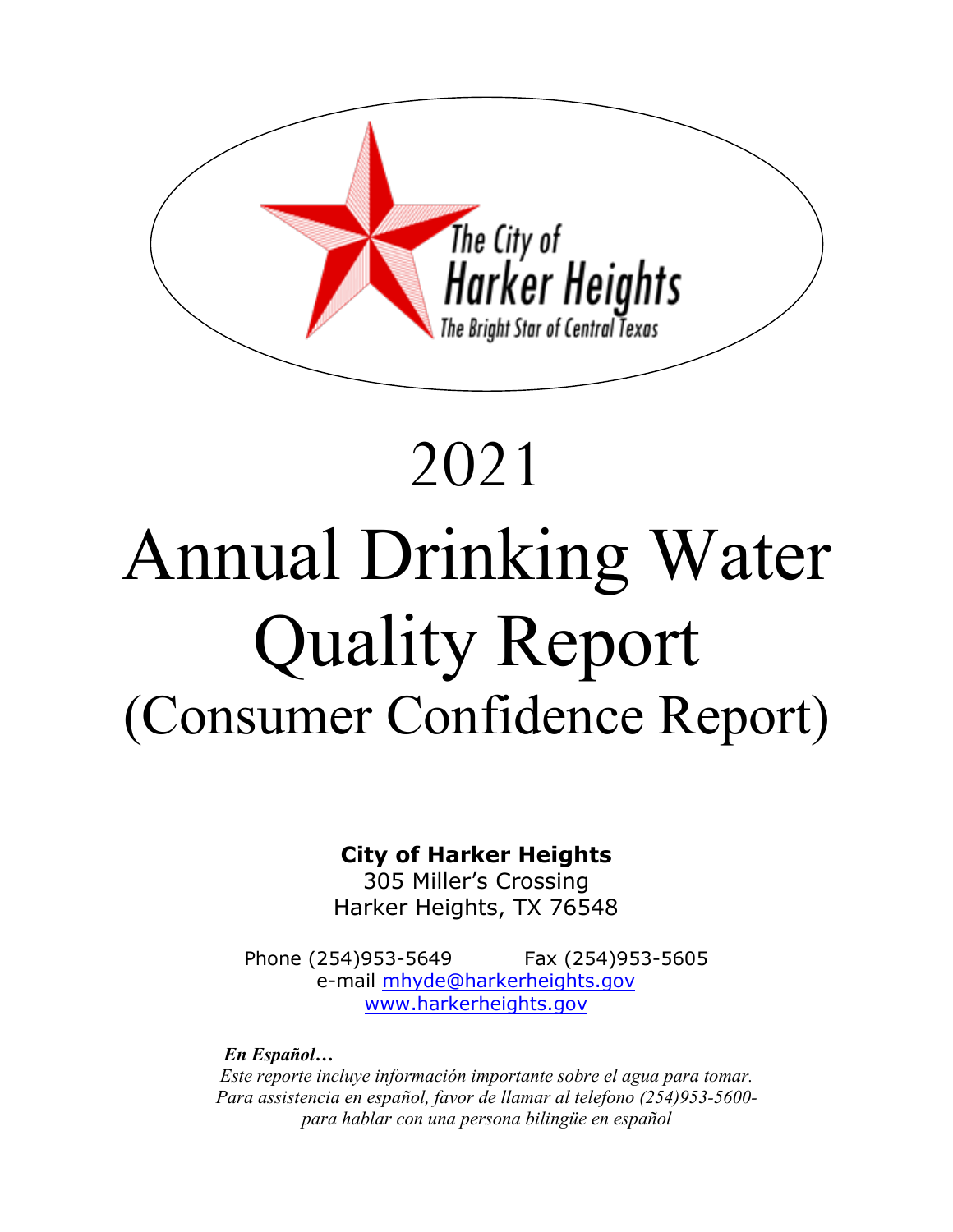

# Annual Drinking Water Quality Report

This report for the period of January 1 through December 31, 2021, identifies our water source and the quality of water that is provided to the citizens of Harker Heights. It is to be made available to all citizens of Harker Heights annually, based on the right-to-know provisions in the 1996 Amendments to the Safe Drinking Water Act. The City of Harker Heights supports passage of this regulation in order to assure our customers that our water meets and exceeds all federal (EPA) standards.

Our main concern is to provide the citizens of Harker Heights with high-quality potable water and to deliver an uninterrupted flow of water and adequate pressure in the required quantities while protecting your health and welfare.

The City of Harker Heights, Public Water System ID #0140023, is recognized as a Superior Water System by the Texas Commission on Environmental Quality (TCEQ) – the highest rating available – and we want our residents to know that the water is safe to drink. **Our Drinking Water Meets or Exceeds All Federal (EPA) Drinking Water Requirements.** This report is intended to provide you with important information about your drinking water and the efforts made by the water system to provide safe drinking water. The analysis was made by using the data from the most recent U.S. Environmental Protection Agency (EPA) required tests and is presented in the attached pages. We hope this information helps you become more knowledgeable about what's in your drinking water.

This report will be forwarded to the TCEQ.

[www.wcid1.org](http://www.wcid1.org/)



254-501-9243 [www.epa.gov/OW](http://www.epa.gov/OW)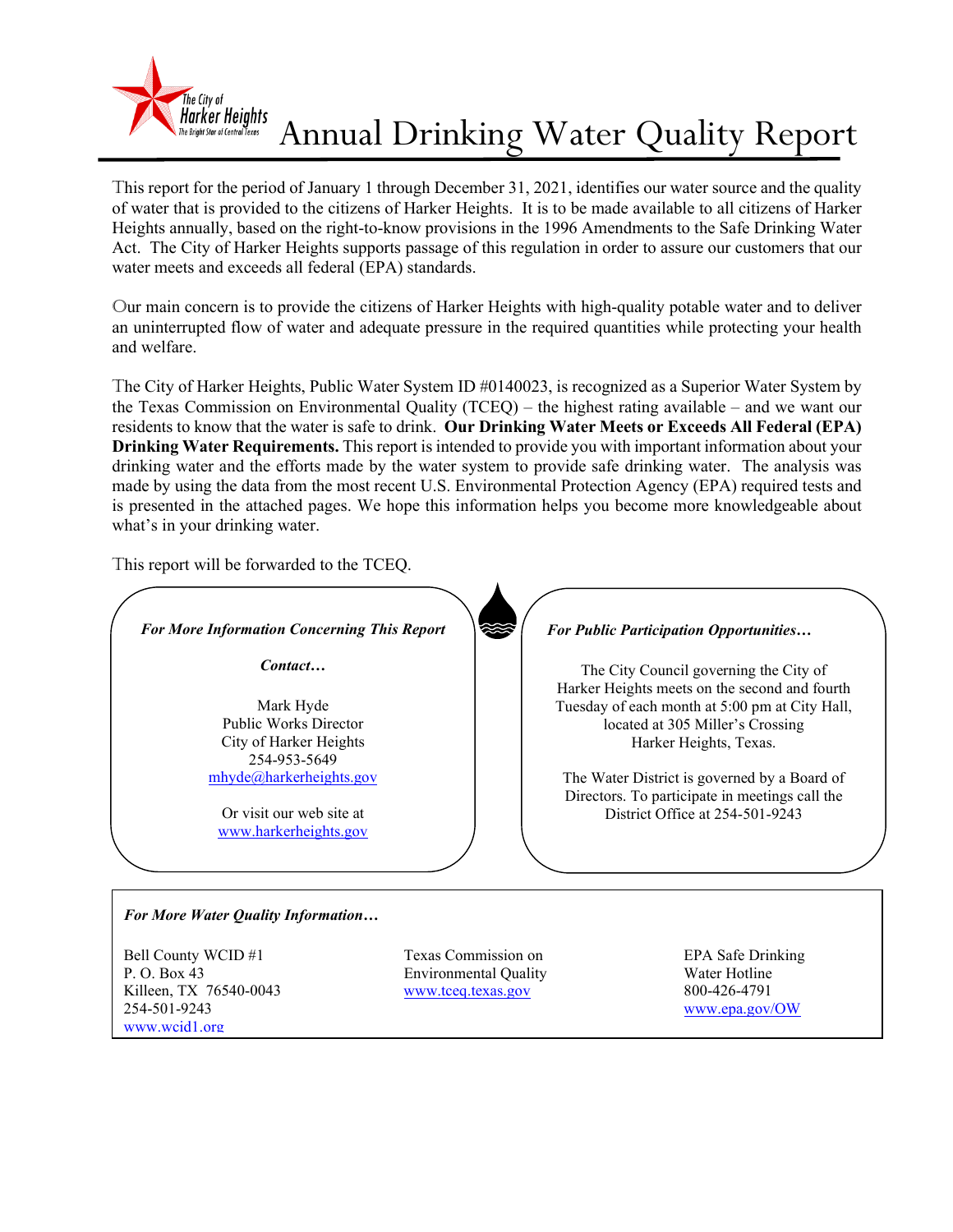

Overview of Water Environment

In 1997, the City entered into an agreement with the Bell County Water Control & Improvement District No. 1 (WCID #1) to increase its daily treated water maximum use from 3.506 million gallons per day (MGD) to 9.0 MGD. On May 22, 2007, the City Council authorized a resolution to participate in a minor plant upgrade at the WCID #1 Lake Belton Water Treatment Plant that increased the City of Harker Heights daily treated water maximum to 13.5 MGD. On March 26, 2013, the City Council authorized a resolution to purchase 2.0 MGD of water treatment plant capacity in the proposed WCID #1 Lake Stillhouse Hollow Water Treatment Plant. On December 12, 2017, the City Council authorized a resolution to purchase 0.75 MGD of additional water treatment plant capacity that became available in the proposed WCID #1 Lake Stillhouse Hollow Water Treatment Plant. The City has 16.25 MGD of combined water treatment plant capacity in the Lake Belton Water Treatment Plant and the Lake Stillhouse Hollow Water Treatment Plant. The 16.25 MGD of treated drinking water will adequately serve the City of Harker Heights projected build out population of 45,000 residents.

On April 1, 2006, the City signed a water supply agreement with the Brazos River Authority to increase our raw water supply in Lake Belton from 5,265 acre-feet (1,715,605,515 gallons) to 8,500 acre-feet (2,769,725,000 gallons). On June 1, 2006, the City signed a water supply agreement with the Brazos River Authority for 300 acre-feet (97,755,000 gallons) of raw water in Lake Stillhouse Hollow. The execution of these agreements insures Harker Heights will have an adequate supply of raw water well into the future.

The 2017 Water Master Plan provides a recommended capital improvements plan for water system infrastructure for the 22 year study period. The totals for the projects are prioritized as follows:

Priority 1 Capital Improvement Projects (2018-2020): Four projects totaling \$1,144,925.

Priority 2 Capital Improvement Projects (2020-2025): Four projects totaling \$4,150,260.

Priority 3 Capital Improvement Projects (2025-2030): Two projects totaling \$3,401,200.

Priority 4 Capital Improvement Projects (2030-2035): Three projects totaling \$4,372,150.

Priority 5 Capital Improvement Projects (2035-2040): Three projects totaling \$7,391,000.

In 2021, the City used 1,690,897,000 gallons of water, with an average of 4.6 million gallons running through approximately 191 miles of water mains each day. The City can also store approximately 6.0 million gallons of water at a given time. The City's per capita use for 2021 was 135 gallons per day.

Water Loss Audit Results: All public water suppliers are required to publish their annual water loss. The City of Harker Heights submitted its annual Water Loss Audit to the Texas Water Development Board for calendar year 2021. The estimated water loss for calendar year 2021 was 272,511,226 gallons of water. Water loss occurs through water line leaks, inaccurate water meters, theft and other causes.

Be assured that the City of Harker Heights is prepared and is able to provide its citizens with a high quality of potable water while protecting health and welfare for many years to come.

#### *Where does our drinking water come from?*

#### **CURRENTLY ALL OF THE CITY'S DRINKING WATER COMES FROM LAKE BELTON, A**

**SURFACE WATER SUPPLY.** This lake is used both for flood control and conservation (water supply). Belton Lake has a capacity of 887,000 acre-feet of water, 372,000 acre-feet of that amount is reserved for water supply. The City of Harker Heights purchases water from BELL COUNTY WCID 1. BELL COUNTY WCID 1 provides purchase surface water from Lake Belton located in Bell County, Texas. The Texas Commission on Environmental Quality (TCEQ) has completed a Source Water Susceptibility assessment report for all drinking water systems that own their own sources. The report describes the susceptibility and types of constituents that may come into contact with the drinking water source based on human activities and natural conditions. The information contained in the assessment allows us to focus source water protection strategies. The Bell County WCID 1 received the assessment report. For more information on source water assessments and protection efforts at our system, please contact the City of Harker Heights Public Works Department at (254) 953-5649.

For more information about your sources of water, please refer to the Source Water Assessment Viewer available at the following URL: https://www.tceq.texas.gov/gis/swaview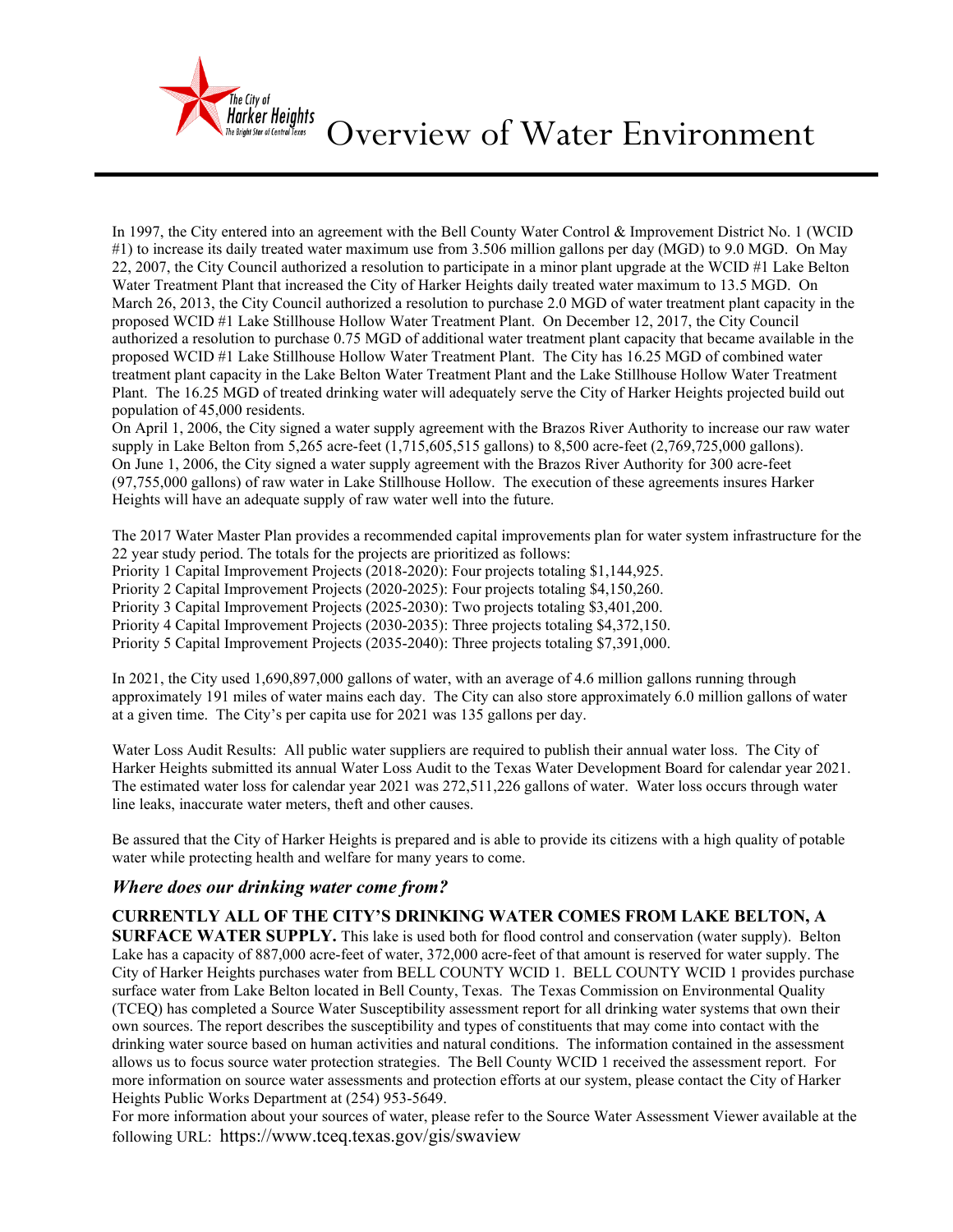Further details about sources and source-water assessments are available in Drinking Water Watch at: https://dww2.tceq.texas.gov/DWW/ Source Water Name Type of Water Report Status Location

 $\overline{\text{SW FROM WCID 1}}$  CC FROM TX0140016 BELL

| Type of Water | <b>Report Status</b> | Locatio |
|---------------|----------------------|---------|
| SW            |                      |         |

The sources of drinking water (both tap water and bottled water) include rivers, lakes, streams, ponds, reservoirs, springs, and wells. As water travels over the surface of the land or through the ground, it dissolves naturally-occurring minerals, and in some cases, radioactive material, and can pick up substances resulting from the presence of animals or from human activity.

In order to ensure that tap water is safe to drink, EPA prescribes regulations which limit the amount of certain contaminants in the water provided by the public water systems. FDA regulations establish limits for contaminants in bottled water which must provide the same protection for public health.

**Acre-foot**: Amount of water that covers an acre of land to a depth of one foot. 1 acre-foot = 325,851 Gallons.

## **Special Notice for the ELDERLY, INFANTS, CANCER PATIENTS, people with HIV/AIDS or other immune problems…**

You may be more vulnerable than the general population to certain microbial contaminants, such as Cryptosporidium, in drinking water. Infants, some elderly or immunocompromised persons such as those undergoing chemotherapy for cancer; persons who have undergone organ transplants; those who are undergoing treatment with steroids; and people with HIV/AIDS or other immune disorders, can be particularly at risk from infections. You should seek advice about drinking water from your physician or health care providers. Additional guidelines on appropriate means to lessen the risk of infection by Cryptosporidium are available from the Safe Drinking Water Hotline (800-426-4791).



Cryptosporidium and Giardia are naturally present in bodies of water throughout the world. Surface water supplies are particularly vulnerable if they receive runoff from human or animal waste. The WCID #1 conducted their Long Term 2 (LT2) Enhanced Surface Water Treatment Rule compliance testing. Monitoring for Cryptosporidium and Giardia began in April 2015 and ended in March 2017. Of the 18 samples taken, **no microbial pathogens were found**. For more information regarding cryptosporidium or giardia, please contact the TCEQ at (512)-239-3465 or the EPA at (800)-426-4791.

All drinking water *may* contain contaminants. When drinking water meets federal standards, there may not be any health based benefits to purchasing bottled water or point-of-use devices. Drinking water, **including bottled water**, may reasonably be expected to contain at least small amounts of some contaminants. The presence of contaminants does not necessarily indicate that water poses a health risk. Contact the EPA's Safe Drinking Water Hotline at (800-426-4791) for more information about contaminants and potential health effects.



Contaminants may be found in drinking water that may cause taste, color or odor problems. These types of problems are not necessarily causes for health concerns. For more information on taste, odor or color of drinking water, please contact the City of Harker Heights Public Works Department at (254)-953-5649.

Contaminants that may be present in source water include:

- *Microbial contaminants*, such as viruses and bacteria, which may come from sewage treatment plants, septic systems, agriculture livestock operations, and wildlife.
- *Inorganic contaminants*, such as salts and metals, which can be naturally-occurring or result from urban stormwater runoff, industrial or domestic wastewater discharges, oil and gas production, mining, or farming.
- *Pesticides and herbicides*, which may come from a variety of sources such as agriculture, urban storm-water runoff, and residential uses.
- *Organic chemical contaminants*, including synthetic and volatile organic chemicals, which are by-products of industrial processes and petroleum production, and can also come from gas stations, urban storm-water runoff, and septic systems.
- *Radioactive contaminants*, which can be naturally-occurring or be the result of oil and gas production and mining activities.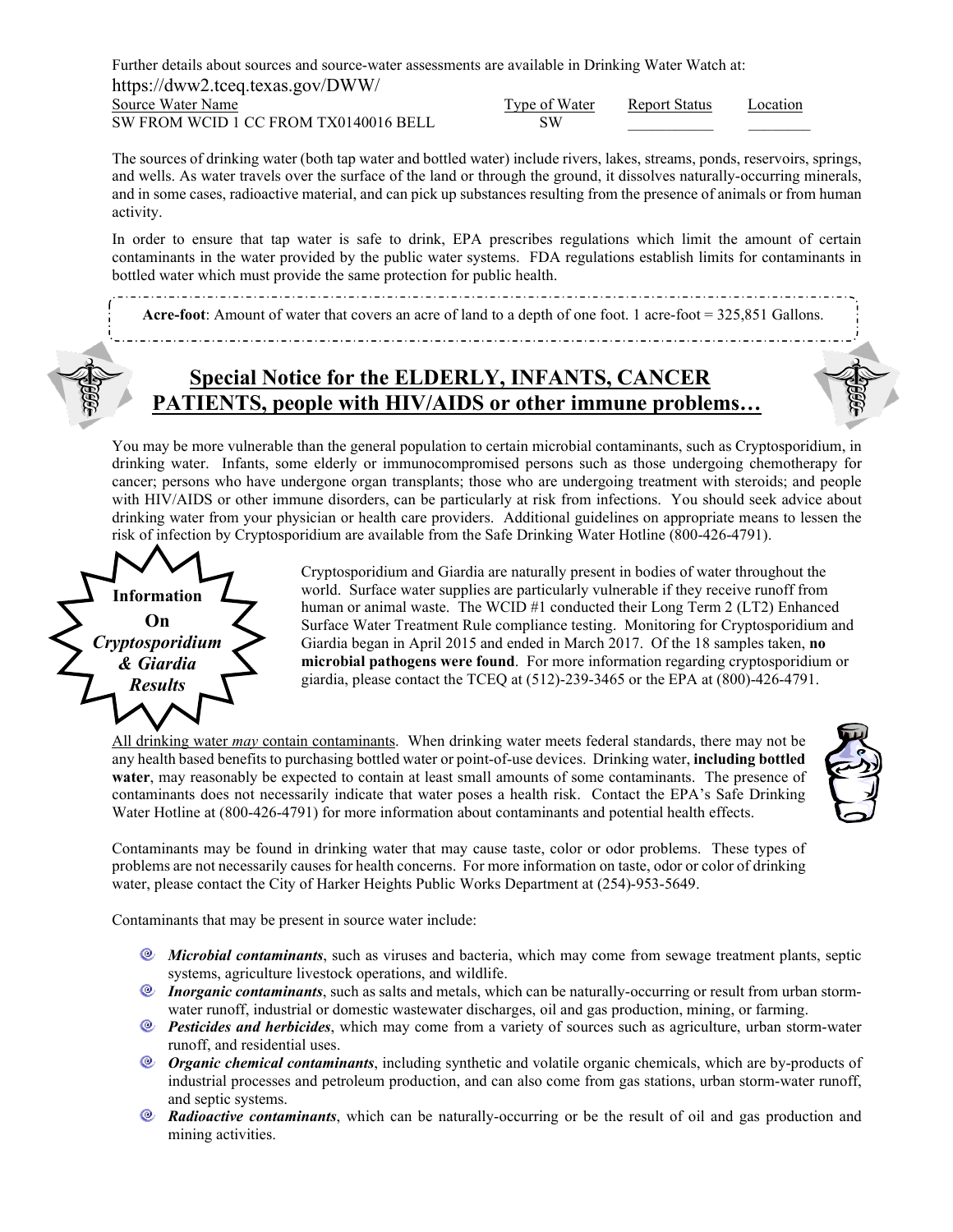### **Important Definitions & Abbreviations**

The following tables contain scientific terms and measures, some of which may require explanation.

Action Level (AL) – The concentration of a contaminant which, if exceeded, triggers treatment or other requirements which a water system must follow.

**Action Level Goal (ALG)** – The level of a contaminant in drinking water below which there is no known or expected risk to health. ALGs allow for a margin of safety.

**Avg** – Regulatory compliance with some MCLs are based on running annual average of monthly samples.

**Level 1 Assessment** – A Level 1 assessment is a study of the water system to identify potential problems and determine (if possible) why total coliform bacteria have been found in our water system.

**Level 2 Assessment** – A Level 2 assessment is a very detailed study of the water system to identify potential problems and determine (if possible) why an E. coli MCL violation has occurred and/or why total coliform bacteria have been found in our water system on multiple occasions.

**Maximum Contaminant Level (MCL)** *–* The highest level of a contaminant that is allowed in drinking water. MCLs are set as close to the MCLGs as feasible using the best available treatment technology.

**Maximum Contaminant Level Goal (MCLG)** – The level of a contaminant in drinking water below which there is no known or expected risk to health. MCLGs allow for a margin of safety.

**Maximum residual disinfectant level (MRDL)** – The highest level of a disinfectant allowed in drinking water. There is convincing evidence that addition of a disinfectant is necessary for control of microbial contaminants.

**Maximum residual disinfectant level goal (MRDLG)** – The level of a drinking water disinfectant below which there is no known or expected risk to health. MRDLGs do not reflect the benefits of the use of disinfectants to control microbial contaminants.

**MFL** – million fibers per liter (a measure of asbestos).

**mrem** – Millirems per year (a measure of radiation absorbed by the body).

**na** – not applicable

**NTU** – Nephelometric Turbidity Units (a measure of turbidity).

**pCi/l** – picoCuries per liter (a measure of radioactivity).

**ppb** – parts per billion, or micrograms per liter (µg/l), or one ounce in 7,350,000 gallons of water.

**ppm** – parts per million, or milligrams per liter (mg/l), or one ounce in 7,350 gallons of water.

**ppq** – parts per quadrillion, or picograms per liter (pg/L).

**ppt** – parts per trillion, or nanograms per liter (ng/L).

**Treatment Technique or TT** – A required process intended to reduce the level of a contaminant in drinking water.

#### About the Attached Tables

The attached tables list all of the federally regulated or monitored contaminants which have been found in your drinking water. The U.S. EPA requires water systems to test up to 97 contaminants.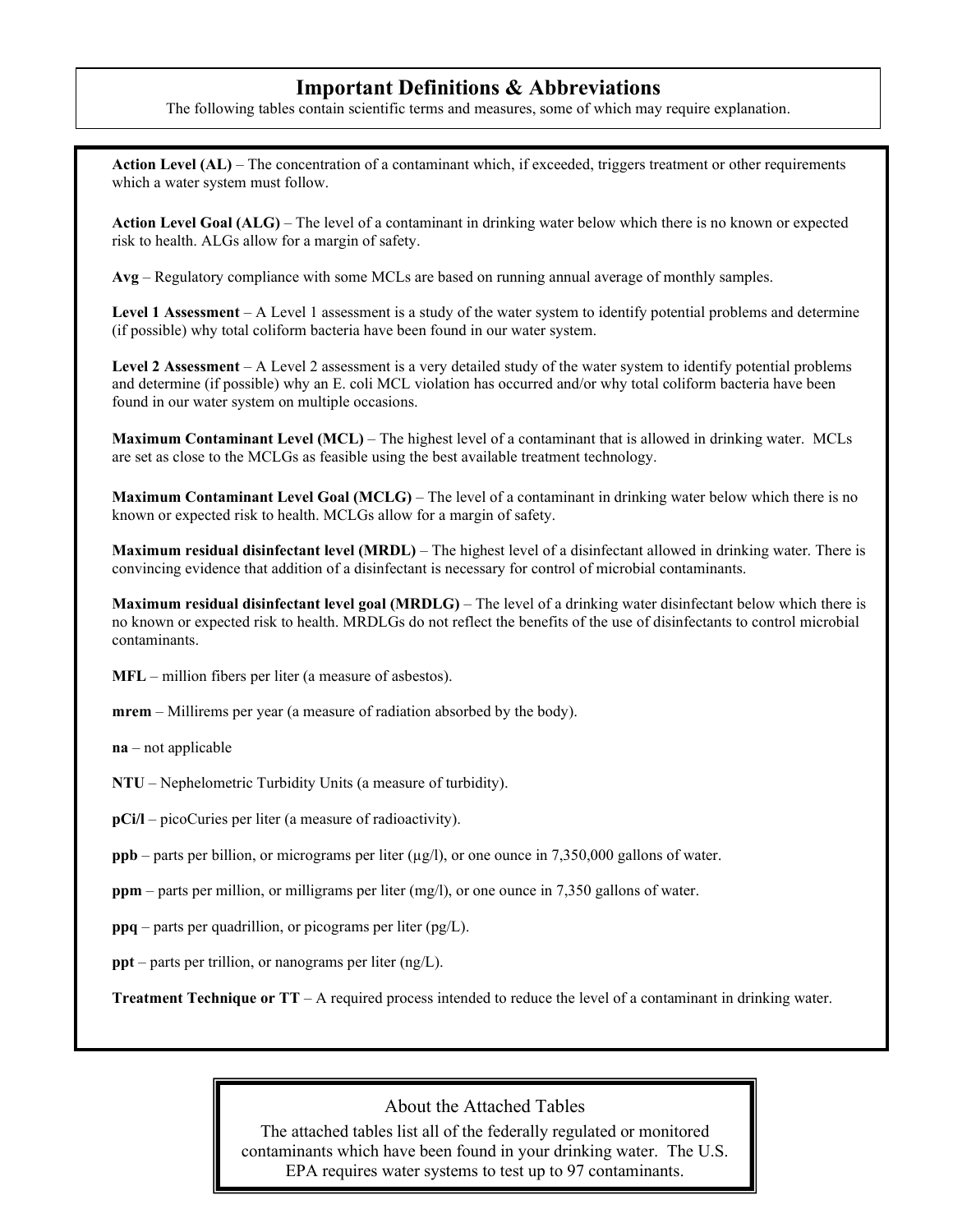| <b>Inorganic Contaminants</b> |                |                                                  |                                 |                                 |            |                               |                    |                                                                                                                                                                                                                                      |  |  |  |
|-------------------------------|----------------|--------------------------------------------------|---------------------------------|---------------------------------|------------|-------------------------------|--------------------|--------------------------------------------------------------------------------------------------------------------------------------------------------------------------------------------------------------------------------------|--|--|--|
| Year or<br>Range              | Violation      | Contaminant                                      | Highest<br>Level<br>Detected    | Range of<br>Levels<br>Detected  | <b>MCL</b> | <b>MCLG</b>                   | Unit of<br>Measure | Source of<br>Contaminant                                                                                                                                                                                                             |  |  |  |
| 2021                          | N              | Antimony                                         | Less than<br>detection<br>limit | Less than<br>detection<br>limit | 6          | 6                             | ppb                | Discharge from<br>petroleum refineries;<br>fire retardants;<br>ceramics;<br>electronics; solder;<br>test addition                                                                                                                    |  |  |  |
| 2021                          | $\mathsf{N}$   | Arsenic                                          | Less than<br>detection<br>limit | Less than<br>detection<br>limit | 10         | 0                             | ppb                | Erosion of natural<br>deposits; runoff from<br>orchards; runoff<br>from glass and<br>electronics<br>production wastes                                                                                                                |  |  |  |
| 2021                          | N              | Asbestos                                         | Less than<br>detection<br>limit | $0.197 -$<br>0.1987             | 7          | $\overline{7}$                | <b>MFL</b>         | Decay of asbestos<br>cement water mains;<br>Erosion of natural<br>deposits                                                                                                                                                           |  |  |  |
| 2021                          | ${\sf N}$      | <b>Barium</b>                                    | 0.0668                          | 0.0392-<br>0.0668               | 2          | 2                             | ppm                | Discharge of drilling<br>wastes; discharge<br>from metal<br>refineries; erosion of<br>natural deposits                                                                                                                               |  |  |  |
| 2021                          | N              | Beryllium                                        | Less than<br>detection<br>limit | Less than<br>detection<br>limit | 4          | 4                             | ppb                | Discharge from<br>metal refineries and<br>coal-burning<br>factories; Discharge<br>from electrical,<br>aerospace and<br>defense industries                                                                                            |  |  |  |
| 2021                          | N              | Cadmium                                          | Less than<br>detection<br>limit | Less than<br>detection<br>limit | 5          | 5                             | ppb                | Corrosion of<br>galvanized pipes;<br>Erosion of natural<br>deposits; Discharge<br>from metal<br>refineries; Runoff<br>from waste batteries<br>and paints                                                                             |  |  |  |
| 2021                          | N              | Chromium                                         | Less than<br>detection<br>limit | Less than<br>detection<br>limit | 100        | 100                           | ppb                | Discharge from steel<br>and pulp mills;<br>erosion of natural<br>deposits                                                                                                                                                            |  |  |  |
| 2021                          | $\mathsf{N}$   | Cyanide                                          | 4                               | $0 - 4.0$                       | 200        | 200                           | ppb                | Discharge from<br>steel/metal factories;<br>Discharge from<br>plastic and fertilizer<br>factories                                                                                                                                    |  |  |  |
| 2021                          | ${\sf N}$      | Fluoride                                         | 0.25<br>Less than               | $.18 - .25$<br>Less than        | 4          | 4                             | ppm                | Erosion of natural<br>deposits; water<br>additive which<br>promotes strong<br>teeth; discharge<br>from fertilizer and<br>aluminum factories<br>Erosion of natural<br>deposits; Discharge<br>from refineries and<br>factories; Runoff |  |  |  |
|                               |                |                                                  | detection                       | detection                       |            |                               |                    | from landfills; Runoff                                                                                                                                                                                                               |  |  |  |
| 2021                          | ${\sf N}$<br>N | Mercury<br>*Nitrate<br>(measured as<br>Nitrogen) | limit<br>0.2                    | limit<br>$0.14 - 0.2$           | 2<br>10    | $\overline{\mathbf{c}}$<br>10 | ppb<br>ppm         | from cropland<br>Runoff from fertilizer<br>use; leaching from<br>septic tanks,<br>sewage; erosion of<br>natural deposits                                                                                                             |  |  |  |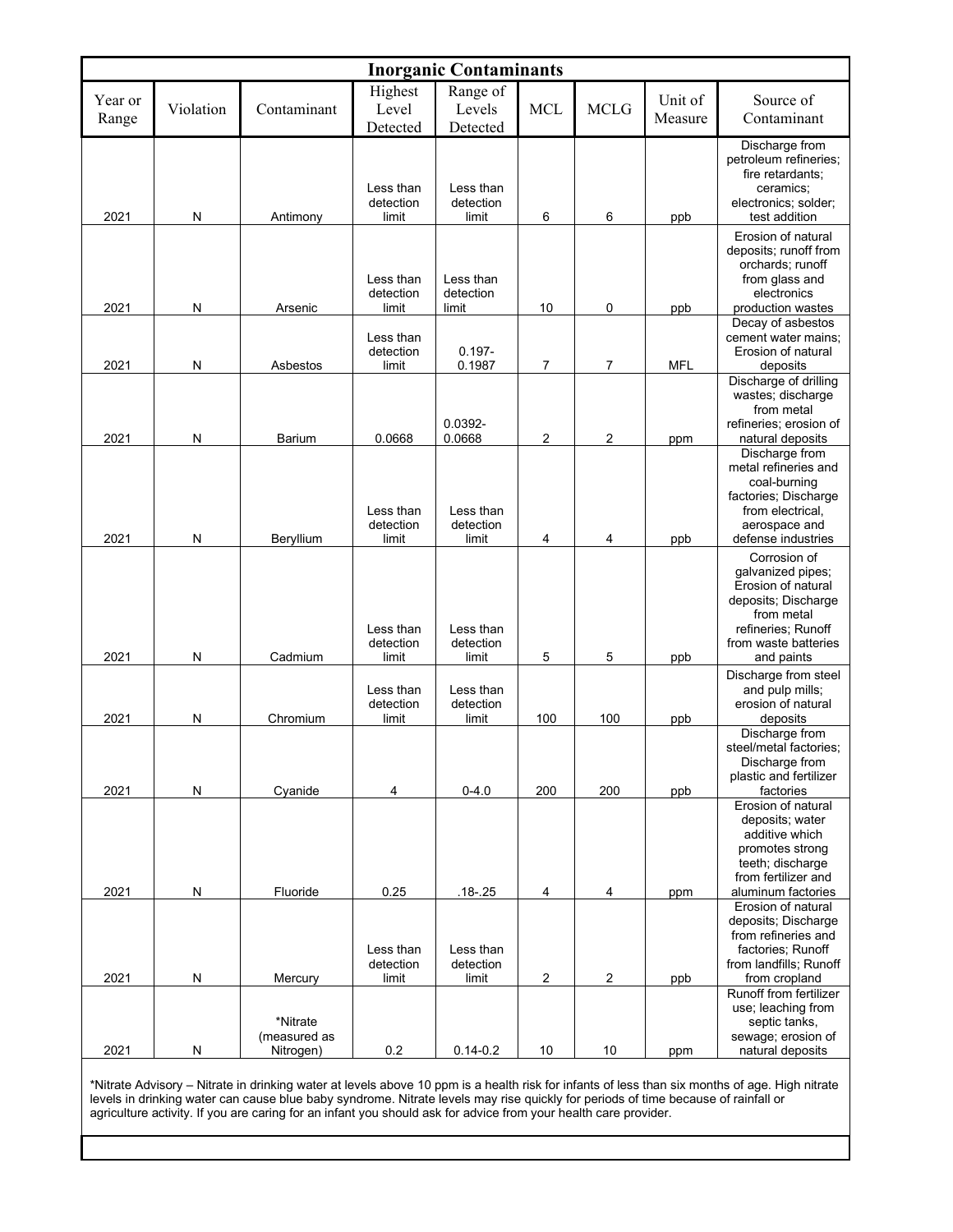|                  | <b>Inorganic Contaminants Continued</b> |             |                                 |                                 |            |             |                    |                                                                                                                 |  |  |  |  |
|------------------|-----------------------------------------|-------------|---------------------------------|---------------------------------|------------|-------------|--------------------|-----------------------------------------------------------------------------------------------------------------|--|--|--|--|
| Year or<br>Range | Violation                               | Contaminant | Highest<br>Level<br>Detected    | Range of<br>Levels<br>Detected  | <b>MCL</b> | <b>MCLG</b> | Unit of<br>Measure | Source of<br>Contaminant                                                                                        |  |  |  |  |
| 2021             | N                                       | Selenium    | Less than<br>detection<br>limit | Less than<br>detection<br>limit | 50         | 50          | ppb                | Discharge from<br>petroleum and metal<br>refineries: Erosion of<br>natural deposits;<br>Discharge from<br>mines |  |  |  |  |
| *2021            | N                                       | Thallium    | Less than<br>detection<br>limit | Less than<br>detection<br>limit | 2          | .5          | ppb                | Leaching form ore-<br>processing sites;<br>Discharge from<br>electronics, glass<br>and drug factories           |  |  |  |  |

| <b>Radioactive Contaminants</b>                                                                           |             |                  |                                |      |            |       |           |                                   |  |  |  |
|-----------------------------------------------------------------------------------------------------------|-------------|------------------|--------------------------------|------|------------|-------|-----------|-----------------------------------|--|--|--|
| Year or<br>Range                                                                                          | Contaminant | Maximum<br>Level | Range of<br>Levels<br>Detected | MCLG | <b>MCL</b> | Units | Violation | Likely Source of<br>Contamination |  |  |  |
| Beta/photon<br>Decay of natural and<br>2021<br>man-made deposits<br>pCi/L<br>50<br>N<br>$0-6$<br>emitters |             |                  |                                |      |            |       |           |                                   |  |  |  |

\*EPA considers 50 pCi/L to be the level of concern for beta particles.

|                  | <b>Synthetic Organic Contaminants including Pesticide and Herbicides</b> |                                 |                                 |             |                |       |           |                                                                              |
|------------------|--------------------------------------------------------------------------|---------------------------------|---------------------------------|-------------|----------------|-------|-----------|------------------------------------------------------------------------------|
| Year or<br>Range | Contaminant                                                              | Maximum<br>Level                | Range of<br>Levels<br>Detected  | <b>MCLG</b> | <b>MCL</b>     | Units | Violation | Likely Source<br>of<br>Contamination                                         |
|                  |                                                                          |                                 |                                 |             |                |       |           |                                                                              |
| 2021             | $2, 4-D$                                                                 | Less than<br>detection<br>limit | Less than<br>detection<br>limit | 70          | 70             | ppb   | Ν         | <b>Runoff from</b><br>herbicide used on<br>row crops                         |
| 2021             | $2,4,5-TP$<br>(Silvex)                                                   | Less than<br>detection<br>limit | Less than<br>detection<br>limit | 50          | 50             | ppb   | N         | Residue of<br>banned herbicide                                               |
| 2021             | Alachlor                                                                 | Less than<br>detection<br>limit | Less than<br>detection<br>limit | 0           | $\overline{2}$ | ppb   | N         | <b>Runoff from</b><br>herbicide used on<br>row crops                         |
| 2021             | Atrazine                                                                 | 0.22                            | $0 - 22$                        | 3           | 3              | ppb   | N         | <b>Runoff from</b><br>herbicide used on<br>row crops                         |
| 2021             | Benzo(a)pyrene<br>(PAH)                                                  | Less than<br>detection<br>limit | Less than<br>detection<br>limit | 0           | 0.2            | ppb   | N         | Leaching from<br>linings of water<br>storage tanks and<br>distribution lines |
| 2021             | Carbofuran                                                               | Less than<br>detection<br>limit | Less than<br>detection<br>limit | 40          | 40             | ppb   | N         | Leaching of soil<br>fumigant used on<br>rice and alfalfa                     |
| 2021             | Chlordane                                                                | Less than<br>detection<br>limit | Less than<br>detection<br>limit | 0           | 2              | ppb   | N         | Residue of<br>banned termiticide                                             |
| 2021             | Dalapon                                                                  | Less than<br>detection<br>limit | Less than<br>detection<br>limit | 200         | 200            | ppb   | N         | <b>Runoff from</b><br>herbicide used on<br>rights of way                     |
| 2021             | Di(2-ethylhexyl)<br>adipate                                              | Less than<br>detection<br>limit | Less than<br>detection<br>limit | 400         | 400            | ppb   | N         | Discharge from<br>chemical factories                                         |
| 2021             | Di(2-ethylhexyl)<br>phthalate                                            | Less than<br>detection<br>limit | Less than<br>detection<br>limit | 0           | 6              | ppb   | Ν         | Discharge from<br>rubber and<br>chemical factories                           |
| 2021             | Dinoseb                                                                  | Less than<br>detection<br>limit | Less than<br>detection<br>limit | 7           | $\overline{7}$ | ppb   | N         | <b>Runoff from</b><br>herbicide used on<br>soybeans and<br>vegetables        |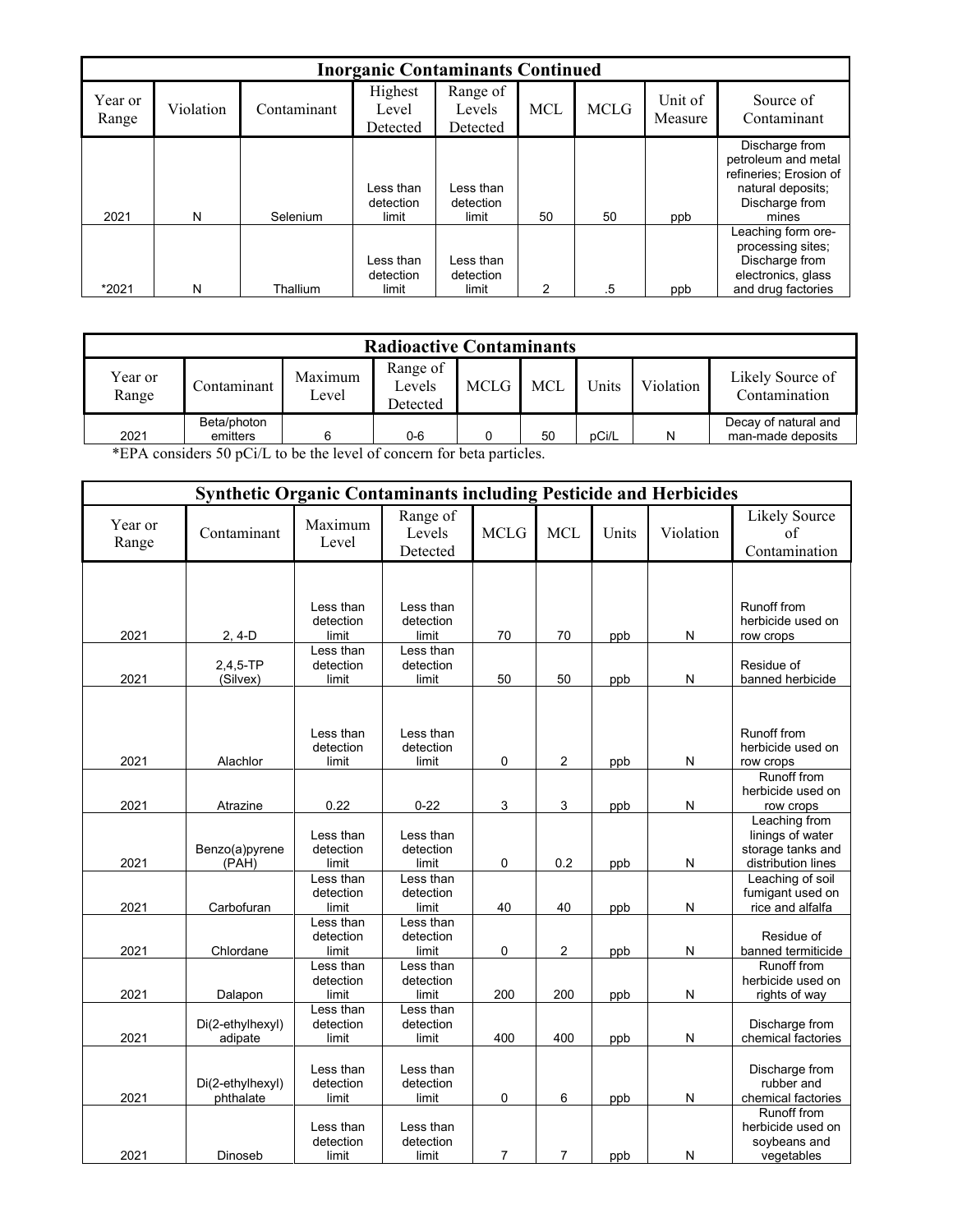|      |                 | Less than | Less than |     |      |     |   | Residue of         |
|------|-----------------|-----------|-----------|-----|------|-----|---|--------------------|
|      |                 | detection | detection |     |      |     |   | banned             |
| 2021 | Endrin          | limit     | limit     | 2   | 2    | ppb | N | insecticide        |
|      |                 | Less than | Less than |     |      |     |   | Discharge from     |
|      | Ethylene        | detection | detection |     |      |     |   | petroleum          |
| 2021 | dibromide       | limit     | limit     | 0   | 0.05 | ppb | N | refineries         |
|      |                 | Less than | Less than |     |      |     |   |                    |
|      |                 | detection | detection |     |      |     |   | Residue of         |
| 2021 | Heptachlor      | limit     | limit     | 0   | 0.40 | ppb | N | banned termiticide |
|      |                 | Less than | Less than |     |      |     |   |                    |
|      | Heptachlor      | detection | detection |     |      |     |   | Breakdown of       |
| 2021 | epoxide         | limit     | limit     | 0   | 0.2  | ppb | N | heptachlor         |
|      |                 |           |           |     |      |     |   | Discharge from     |
|      |                 | Less than | Less than |     |      |     |   | metal refineries   |
|      | Hexachlorobenz  | detection | detection |     |      |     |   | and agricultural   |
| 2021 | ene             | limit     | limit     | 0   | 1    | ppb | N | chemical factories |
|      |                 | Less than | Less than |     |      |     |   |                    |
|      | Hexachlorocyclo | detection | detection |     |      |     |   | Discharge from     |
| 2021 | pentadiene      | limit     | limit     | 50  | 50   | ppb | N | chemical factories |
|      |                 |           |           |     |      |     |   | Runoff/leaching    |
|      |                 |           |           |     |      |     |   | from insecticide   |
|      |                 | Less than | Less than |     |      |     |   | used on fruits.    |
|      |                 | detection | detection |     |      |     |   | vegetables,        |
| 2021 | Methoxychlor    | limit     | limit     | 40  | 40   | ppb | N | alfalfa, livestock |
|      |                 |           |           |     |      |     |   | Runoff/leaching    |
|      |                 |           |           |     |      |     |   | from insecticide   |
|      |                 | Less than | Less than |     |      |     |   | used on apples,    |
|      |                 | detection | detection |     |      |     |   | potatoes and       |
| 2021 | Oxamyl (vydate) | limit     | limit     | 200 | 200  | ppb | N | tomatoes           |
|      |                 | Less than | Less than |     |      |     |   | Discharge from     |
|      | Pentachlorophe  | detection | detection |     |      |     |   | wood preserving    |
| 2021 | nol             | limit     | limit     | 0   | 1    | ppb | N | factories          |
|      |                 | Less than | Less than |     |      |     |   |                    |
|      |                 | detection | detection |     |      |     |   |                    |
| 2021 | Picloram        | limit     | limit     | 500 | 500  | ppb | N | Herbicide runoff   |
|      |                 | Less than | Less than |     |      |     |   |                    |
|      |                 | detection | detection |     |      |     |   |                    |
| 2021 | Simazine        | limit     | limit     | 4   | 4    | ppb | N | Herbicide runoff   |
|      |                 |           |           |     |      |     |   | Runoff/leaching    |
|      |                 | Less than | Less than |     |      |     |   | from insecticide   |
|      |                 | detection | detection |     |      |     |   | used on cotton     |
| 2021 | Toxaphene       | limit     | limit     | 0   | 3    | ppb | N | and cattle         |

| <b>Maximum Residual Disinfectant Level</b>                                                                                         |                                                                                                                                                                                                                                                                                                                                                                                                                                                                                                            |                  |                  |                  |             |              |                    |                           |  |  |  |
|------------------------------------------------------------------------------------------------------------------------------------|------------------------------------------------------------------------------------------------------------------------------------------------------------------------------------------------------------------------------------------------------------------------------------------------------------------------------------------------------------------------------------------------------------------------------------------------------------------------------------------------------------|------------------|------------------|------------------|-------------|--------------|--------------------|---------------------------|--|--|--|
| Year                                                                                                                               | Disinfectant                                                                                                                                                                                                                                                                                                                                                                                                                                                                                               | Average<br>Level | Minimum<br>Level | Maximum<br>Level | <b>MRDL</b> | <b>MRDLG</b> | Unit of<br>Measure | Source of<br>Disinfectant |  |  |  |
| <b>Disinfectant</b><br>used to<br>Chloramine<br>control<br>2021<br>3.8<br>0.3<br>4.0<br>Residual<br>2.69<br>4.0<br>microbes<br>ppm |                                                                                                                                                                                                                                                                                                                                                                                                                                                                                                            |                  |                  |                  |             |              |                    |                           |  |  |  |
|                                                                                                                                    | Due to failure to maintain an adequate disinfectant residual, a boil water notice was issued on July 25, 2021 for Eagle Ridge Drive, Rodeo<br>Circle, Vista Drive and Jubilation Drive. On July 26, 2021, the boil water notice was rescinded, the disinfection residual was restored to<br>levels above 0.5 ppm total chlorine and the City of Harker Heights provided the Texas Commission on Environmental Quality with<br>laboratory test results that indicated the water no longer required boiling. |                  |                  |                  |             |              |                    |                           |  |  |  |

|                                                                                                                                                                    | <b>Regulated Contaminants</b> |                              |                                          |                          |            |       |           |                                              |  |  |  |
|--------------------------------------------------------------------------------------------------------------------------------------------------------------------|-------------------------------|------------------------------|------------------------------------------|--------------------------|------------|-------|-----------|----------------------------------------------|--|--|--|
| Disinfection<br>By-Products                                                                                                                                        | Collection<br>Date            | Highest<br>Level<br>Detected | Range of<br>Individual<br><b>Samples</b> | <b>MCLG</b>              | <b>MCL</b> | Units | Violation | Likely Source of<br>Contamination            |  |  |  |
| Total Haloacetic<br>Acids (HAA5)                                                                                                                                   | 2021                          | 32                           | 12.6-51.7                                | No goal for<br>the total | 60         | ppb   | N         | By-product of drinking<br>water disinfection |  |  |  |
| The value in the Highest Level or Average Detected column is the highest average of all HAA5 sample results collected at a location over a year.                   |                               |                              |                                          |                          |            |       |           |                                              |  |  |  |
| Total<br>By-product of drinking<br>No goal for<br><b>Trihalomethanes</b><br>water disinfection<br>52<br>25.6-95.4<br>N<br>2021<br>the total<br>80<br>(TTHM)<br>ppb |                               |                              |                                          |                          |            |       |           |                                              |  |  |  |
| The value in the Highest Level or Average Detected column is the highest average of all TTHM sample results collected at a location over a year.                   |                               |                              |                                          |                          |            |       |           |                                              |  |  |  |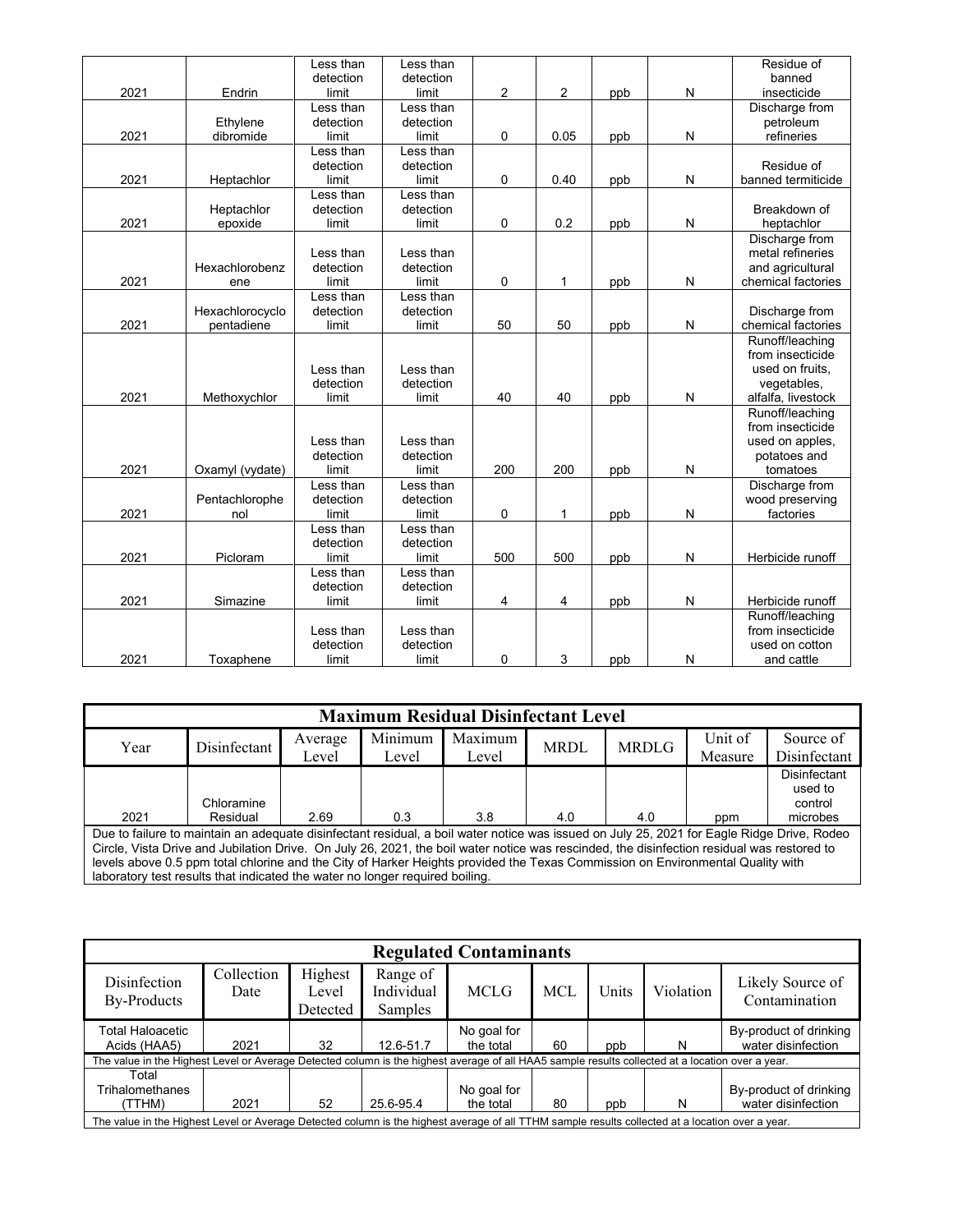|                  | <b>Unregulated Contaminants</b> |                  |                  |                  |                    |                                               |  |  |  |  |  |
|------------------|---------------------------------|------------------|------------------|------------------|--------------------|-----------------------------------------------|--|--|--|--|--|
| Year or<br>Range | Contaminant                     | Average<br>Level | Minimum<br>Level | Maximum<br>Level | Unit of<br>Measure | Source of Contaminant                         |  |  |  |  |  |
| 2021             | Chloroform                      | 12.94            | 5.5              | 25.5             | ppb                | By product of drinking water<br>disinfection. |  |  |  |  |  |
| 2021             | Bromoform                       | 2.5              | 1.2              | 7.4              | ppb                | By product of drinking water<br>disinfection. |  |  |  |  |  |
| 2021             | Bromodichloromethane            | 16.20            | 9.3              | 32               | ppb                | By product of drinking water<br>disinfection. |  |  |  |  |  |
| 2021             | Dibromochloromethane            | 12.31            | 8.5              | 31.3             | ppb                | By product of drinking water<br>disinfection. |  |  |  |  |  |

|                                                                                                                                                                                                                                                                                                                                                                                                                                                                                                                                                                                                                                                                                                                                                                                                                                                                                                 |             |             |                         | <b>Lead and Copper</b>         |                                    |       |           |                                                                            |  |  |  |
|-------------------------------------------------------------------------------------------------------------------------------------------------------------------------------------------------------------------------------------------------------------------------------------------------------------------------------------------------------------------------------------------------------------------------------------------------------------------------------------------------------------------------------------------------------------------------------------------------------------------------------------------------------------------------------------------------------------------------------------------------------------------------------------------------------------------------------------------------------------------------------------------------|-------------|-------------|-------------------------|--------------------------------|------------------------------------|-------|-----------|----------------------------------------------------------------------------|--|--|--|
| Date Sampled                                                                                                                                                                                                                                                                                                                                                                                                                                                                                                                                                                                                                                                                                                                                                                                                                                                                                    | Contaminant | <b>MCLG</b> | Action<br>Level<br>(AL) | 90 <sup>th</sup><br>Percentile | # of<br><b>Sites</b><br>over<br>AL | Units | Violation | Likely Source of<br>Contamination                                          |  |  |  |
| Erosion of natural deposits;<br>Leaching from wood<br>preservatives; Corrosion of<br>household plumbing<br>1.3<br>1.3<br>2019<br>N<br>0.088<br>$\Omega$<br>Copper<br>systems.<br>ppm                                                                                                                                                                                                                                                                                                                                                                                                                                                                                                                                                                                                                                                                                                            |             |             |                         |                                |                                    |       |           |                                                                            |  |  |  |
| 2019                                                                                                                                                                                                                                                                                                                                                                                                                                                                                                                                                                                                                                                                                                                                                                                                                                                                                            | Lead        | $\Omega$    | 15                      | 1.3                            |                                    | ppb   | N         | Corrosion of household<br>plumbing systems; Erosion<br>of natural deposits |  |  |  |
| If present, elevated levels of lead can cause serious health problems, especially for pregnant women and young children. Lead in drinking<br>water is primarily from materials and components associated with service lines and home plumbing. We are responsible for providing high<br>quality drinking water, but we cannot control the variety of materials used in plumbing components. When your water has been sitting for<br>several hours, you can minimize the potential for lead exposure by flushing your tap for 30 seconds to 2 minutes before using water for<br>drinking or cooking. If you are concerned about lead in your water, you may wish to have your water tested. Information on lead in<br>drinking water, testing methods, and steps you can take to minimize exposure is available from the Safe Drinking Water Hotline or at<br>http://www.epa.gov/safewater/lead. |             |             |                         |                                |                                    |       |           |                                                                            |  |  |  |

|               |                                   |                                 | <b>Volatile Organic Compounds</b> |                |            |       |           |                                                                                     |
|---------------|-----------------------------------|---------------------------------|-----------------------------------|----------------|------------|-------|-----------|-------------------------------------------------------------------------------------|
| Year or Range | Contaminant                       | Maximum<br>Level                | Range of<br>Levels<br>Detected    | <b>MCLG</b>    | <b>MCL</b> | Units | Violation | Likely Source<br>of<br>Contamination                                                |
| 2021          | Benzene                           | Less than<br>detection<br>limit | Less than<br>detection<br>limit   | $\mathbf 0$    | 5          | ppb   | N         | Discharge from<br>factories;<br>Leaching from gas<br>storage tanks and<br>landfills |
| 2021          | Carbon tetrachloride              | Less than<br>detection<br>limit | Less than<br>detection<br>limit   | $\Omega$       | 5          | ppb   | N         | Discharge from<br>chemical plants<br>and other<br>industrial activities             |
| 2021          | Chlorobenzene                     | Less than<br>detection<br>limit | Less than<br>detection<br>limit   | 100            | 100        | ppb   | N         | Discharge from<br>chemical and<br>agricultural<br>chemical factories                |
| 2021          | o-Dichlorobenzene                 | Less than<br>detection<br>limit | Less than<br>detection<br>limit   | 600            | 600        | ppb   | N         | Discharge from<br>industrial chemical<br>factories                                  |
| 2021          | p-Dichlorobenzene                 | Less than<br>detection<br>limit | Less than<br>detection<br>limit   | 75             | 75         | ppb   | N         | Discharge from<br>industrial chemical<br>factories                                  |
| 2021          | 1.2-Dichloroethane                | Less than<br>detection<br>limit | Less than<br>detection<br>limit   | $\mathbf 0$    | 5          | ppb   | N         | Discharge from<br>industrial chemical<br>factories                                  |
| 2021          | 1,1-Dichloroethylene              | Less than<br>detection<br>limit | Less than<br>detection<br>limit   | $\overline{7}$ | 7          | ppb   | N         | Discharge from<br>industrial chemical<br>factories                                  |
| 2021          | cis-1.2-<br>Dichloroethylene      | Less than<br>detection<br>limit | Less than<br>detection<br>limit   | 70             | 70         | ppb   | N         | Discharge from<br>industrial chemical<br>factories                                  |
| 2021          | $trans-1-.2-$<br>Dichloroethylene | Less than<br>detection<br>limit | Less than<br>detection<br>limit   | 100            | 100        | ppb   | N         | Discharge from<br>industrial chemical<br>factories                                  |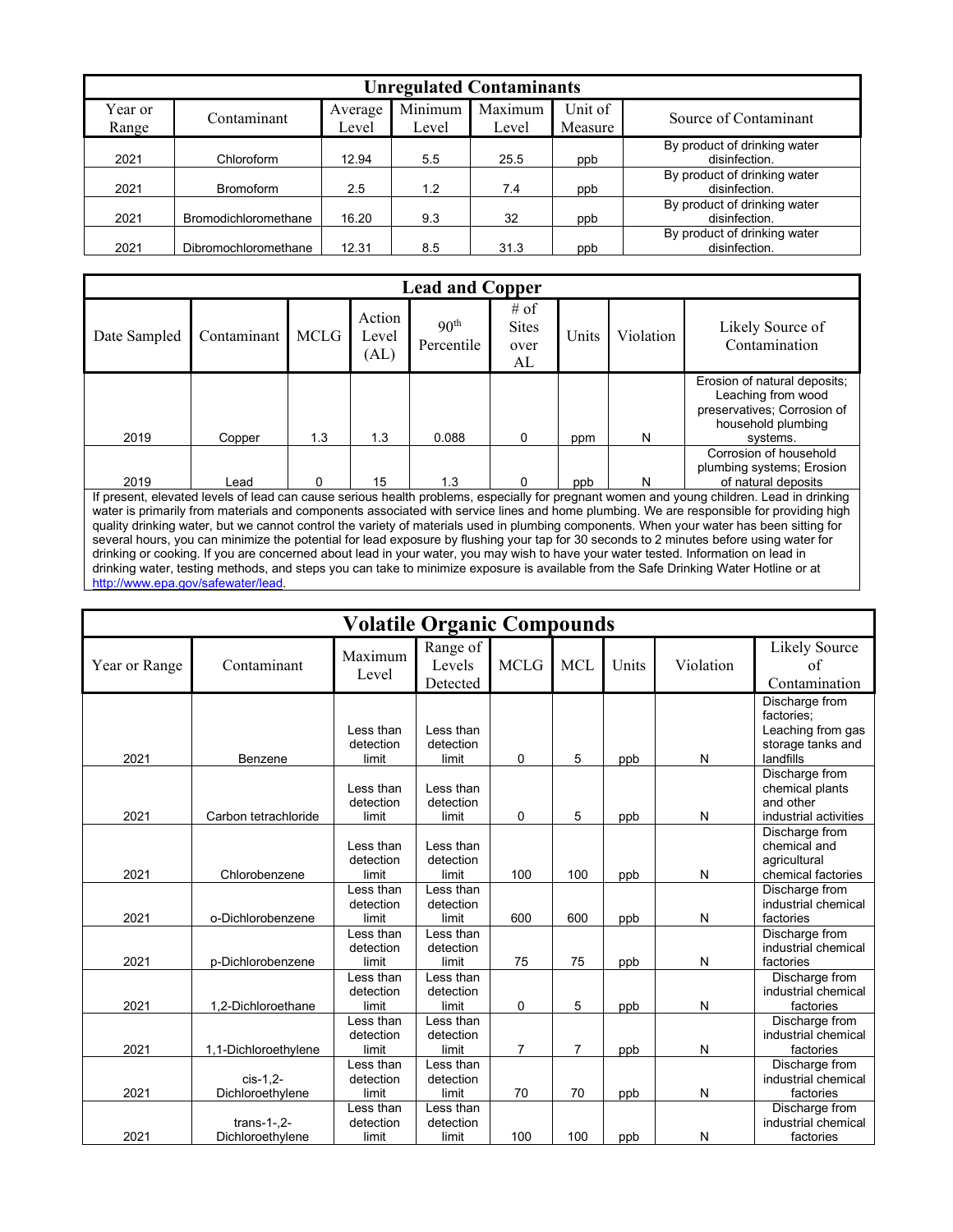|      |                       |           |           |              |                |     |              | Discharge from      |
|------|-----------------------|-----------|-----------|--------------|----------------|-----|--------------|---------------------|
|      |                       | Less than | Less than |              |                |     |              | pharmaceutical      |
|      |                       | detection | detection |              |                |     |              | and chemical        |
| 2021 | Dichloromethane       | limit     | limit     | 0            | 5              | ppb | N            | factories           |
|      |                       | Less than | Less than |              |                |     |              | Discharge from      |
|      |                       | detection | detection |              |                |     |              | industrial chemical |
| 2021 | 1,2-Dichloropropane   | limit     | limit     | 0            | 5              | ppb | N            | factories           |
|      |                       | Less than | Less than |              |                |     |              | Discharge from      |
|      |                       | detection | detection |              |                |     |              | petroleum           |
| 2021 | Ethylbenzene          | limit     | limit     | 700          | 700            | ppb | N            | refineries          |
|      |                       |           |           |              |                |     |              | Discharge from      |
|      |                       |           |           |              |                |     |              | rubber and plastic  |
|      |                       | Less than | Less than |              |                |     |              | factories;          |
|      |                       | detection | detection |              |                |     |              | Leaching from       |
| 2021 | Styrene               | limit     | limit     | 100          | 100            | ppb | N            | landfills           |
|      |                       |           |           |              |                |     |              | Leaching from       |
|      |                       |           |           |              |                |     |              | PVC pipes;          |
|      |                       | Less than | Less than |              |                |     |              | Discharge from      |
|      |                       | detection | detection |              |                |     |              | factories and dry   |
| 2021 | Tetrachloroethylene   | limit     | limit     | 0            | 5              | ppb | N            | cleaners            |
|      |                       | Less than | Less than |              |                |     |              | Discharge from      |
|      | $1,2,4-$              | detection | detection |              |                |     |              | textile-finishing   |
| 2021 | Trichlorobenzene      | limit     | limit     | 70           | 70             | ppb | N            | factories           |
|      |                       |           |           |              |                |     |              | Discharge from      |
|      |                       | Less than | Less than |              |                |     |              | metal degreasing    |
|      |                       | detection | detection |              |                |     |              | sites and other     |
| 2021 | 1,1,1-Trichloroethane | limit     | limit     | 200          | 200            | ppb | $\mathsf{N}$ | factories           |
|      |                       | Less than | Less than |              |                |     |              | Discharge from      |
|      |                       | detection | detection |              |                |     |              | industrial chemical |
| 2021 | 1,1,2-Trichloroethane | limit     | limit     | 3            | 5              | ppb | N            | factories           |
|      |                       |           |           |              |                |     |              | Discharge from      |
|      |                       | Less than | Less than |              |                |     |              | metal degreasing    |
|      |                       | detection | detection |              |                |     |              | sites and other     |
| 2021 | Trichloroethylene     | limit     | limit     | 0            | 5              | ppb | N            | factories           |
|      |                       | Less than | Less than |              |                |     |              | Discharge from      |
|      |                       | detection | detection |              |                |     |              | petroleum           |
| 2021 | Toluene               | limit     | limit     | $\mathbf{1}$ | $\mathbf 1$    | ppm | N            | factories           |
|      |                       |           |           |              |                |     |              | Leaching from       |
|      |                       | Less than | Less than |              |                |     |              | PVC piping;         |
|      |                       | detection | detection |              |                |     |              | Discharge from      |
| 2021 | Vinyl Chloride        | limit     | limit     | 0            | $\overline{c}$ | ppb | N            | plastics factories  |
|      |                       |           |           |              |                |     |              | Discharge form      |
|      |                       |           |           |              |                |     |              | petroleum           |
|      |                       | Less than | Less than |              |                |     |              | factories;          |
|      |                       | detection | detection |              |                |     |              | Discharge from      |
| 2021 | Xylenes               | limit     | limit     | 10           | 10             | ppm | N            | chemical factories  |

#### *How can I protect water quality once it reaches my home?*

#### **You can protect the water after it reaches you**.

When the water reaches your home, it is clean and meets or exceeds all state and federal water quality requirements. But without proper precautions, water can be contaminated if a sudden pressure drop in the pipe causes contaminated water to be pulled from your home or yard into your plumbing. If this happens, you could contaminate the water in your home and possibly your neighbor's homes.

- Do not leave a garden hose connected to a faucet with the other end submerged in a swimming pool, bucket, dog's bath water … anything.
- Keep an air gap between your kitchen or bathroom faucet and the water in the sink. Do not attach a hose to your indoor faucet with the other end submerged in the sink or tub.
- Do not allow garden hoses to be connected directly to pressurized tanks that contain pesticides, herbicides or toxic materials of any kind. Insist that an air gap be maintained between the water source and tank when the tank is being filled.
- Do not leave your kitchen sink spray nozzle submerged in the sink.
- If you have the typical, older-style toilet that fills from the bottom, be cautious about putting toilet bowl cleaners in the tank. If the water pressure drops and the fill valve in the toilet tank is leaking, water from the tank can be drawn back into the water lines, especially if there is a faucet open in the house at the time.
- If you have an automatic irrigation system, make sure that you have a backflow prevention device and that it is working properly.
- **Texas State law requires residential irrigation backflow prevention assemblies to be tested when they are installed. Backflow prevention assemblies in commercial areas will be retested every year. Residential homes with septic systems requires backflow prevention assemblies to be tested every year. Residential backflow prevention assemblies in non-health hazard applications will be tested every three years. All annual or every 3-year certification certificates must be provided to the City of Harker Heights. Certification must be conducted by state certified testers.**

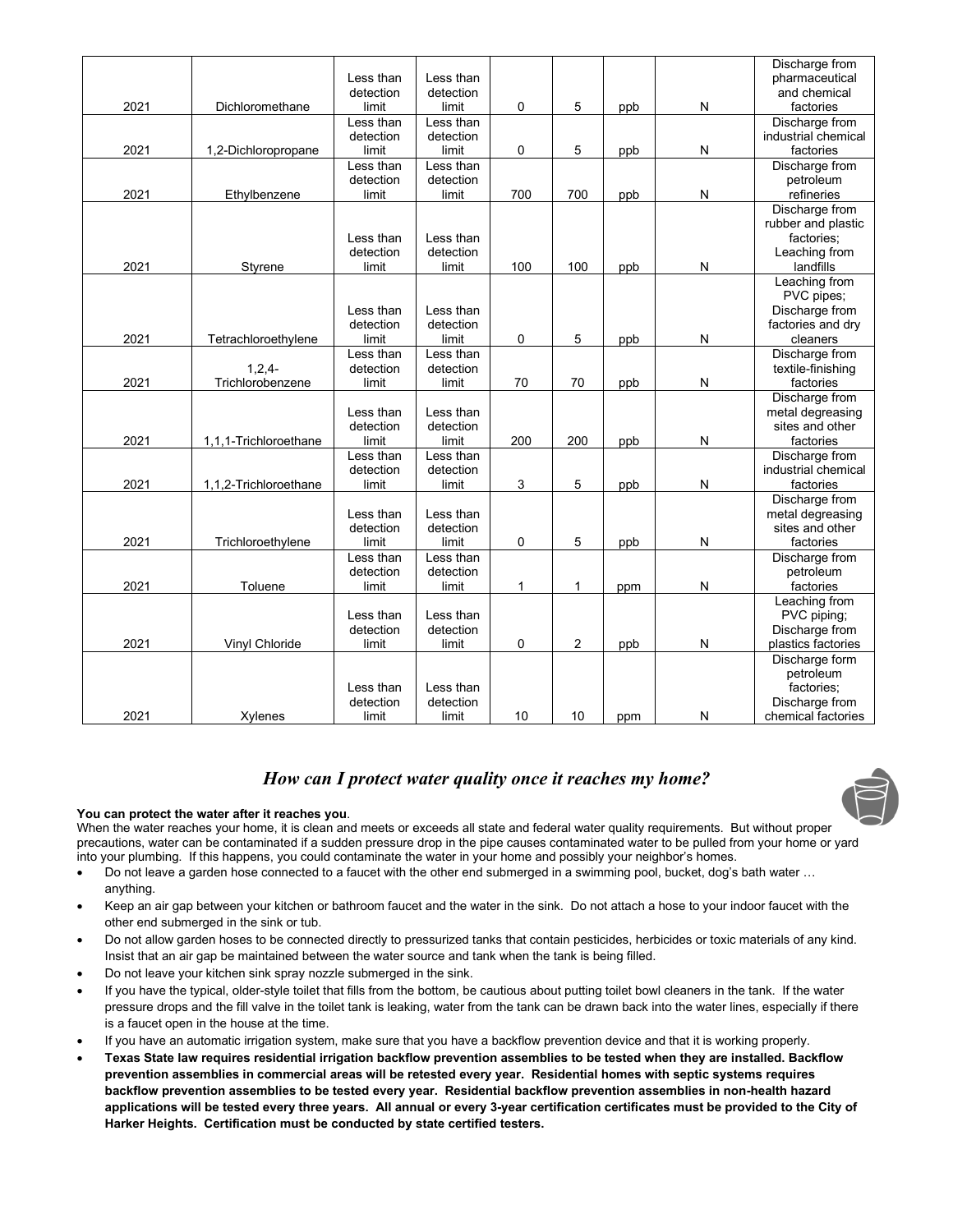#### **Microbiological Contaminants**

| <b>Turbidity</b>                                                                                                                                                                                                                                                                                                                                                                                                                                                                                             |                |                                    |           |                                |  |  |  |  |
|--------------------------------------------------------------------------------------------------------------------------------------------------------------------------------------------------------------------------------------------------------------------------------------------------------------------------------------------------------------------------------------------------------------------------------------------------------------------------------------------------------------|----------------|------------------------------------|-----------|--------------------------------|--|--|--|--|
|                                                                                                                                                                                                                                                                                                                                                                                                                                                                                                              | Level Detected | Limit<br>(Treatment)<br>Technique) | Violation | Likely Source of Contamination |  |  |  |  |
| <b>Highest Single</b><br>Measurement                                                                                                                                                                                                                                                                                                                                                                                                                                                                         | 0.59 NTU       | 1 NTU                              | N         | Soil runoff.                   |  |  |  |  |
| Lowest monthly &<br>meeting limit<br>$100 \%$<br>$0.3$ NTU<br>Soil Runoff.<br>N                                                                                                                                                                                                                                                                                                                                                                                                                              |                |                                    |           |                                |  |  |  |  |
| Turbidity has no health effects. However, turbidity can interfere with disinfection and provide a medium for<br>microbial growth. Turbidity may indicate the presence of disease-causing organisms. These organisms include<br>bacteria, viruses, and parasites that can cause symptoms such as nausea, cramps, diarrhea and associated headaches. Turbidity is a<br>measurement of the cloudiness of the water caused by suspended particles. We monitor it because it is a good indicator of water quality |                |                                    |           |                                |  |  |  |  |

and the effectiveness of our filtration.

| <b>Coliform Bacteria</b>                                                                                                                |                                                                                                                                         |             |                |               |           |                   |  |  |  |  |
|-----------------------------------------------------------------------------------------------------------------------------------------|-----------------------------------------------------------------------------------------------------------------------------------------|-------------|----------------|---------------|-----------|-------------------|--|--|--|--|
|                                                                                                                                         |                                                                                                                                         |             | Fecal          |               |           |                   |  |  |  |  |
|                                                                                                                                         | Total                                                                                                                                   |             | Coliform or E. | Total No. of  |           |                   |  |  |  |  |
|                                                                                                                                         | Coliform                                                                                                                                |             | Coli           | Positive E.   |           |                   |  |  |  |  |
| Maximum                                                                                                                                 | Maximum                                                                                                                                 |             | Maximum        | Coli or Fecal |           | Likely Source     |  |  |  |  |
| Contaminant                                                                                                                             | Contaminant                                                                                                                             | Highest No. | Contaminant    | Coliform      |           | oť                |  |  |  |  |
| Level Goal                                                                                                                              | Level                                                                                                                                   | of Positive | Level          | Samples       | Violation | Contamination     |  |  |  |  |
|                                                                                                                                         |                                                                                                                                         |             |                |               |           | Naturally present |  |  |  |  |
|                                                                                                                                         | 1 positive                                                                                                                              |             |                |               |           | in the            |  |  |  |  |
| <sup>0</sup>                                                                                                                            | monthly sample.                                                                                                                         |             |                |               | No.       | environment.      |  |  |  |  |
|                                                                                                                                         | Total coliform bacteria are used as indicators of microbial contamination of drinking water because testing for them is easy. While not |             |                |               |           |                   |  |  |  |  |
| disease-causing organisms themselves, they are often found in association with other microbes that are capable of causing disease.      |                                                                                                                                         |             |                |               |           |                   |  |  |  |  |
| Coliform bacteria are hardier than many disease-causing organisms; therefore, their absence from water is a good indication that the    |                                                                                                                                         |             |                |               |           |                   |  |  |  |  |
| water is microbiologically safe for human consumption. The City of Harker Heights collected 360 bacteriological samples for 2021. Of    |                                                                                                                                         |             |                |               |           |                   |  |  |  |  |
| the 360 samples, one tested positive for total coliform. The total coliform positive site was resampled. Samples were also taken within |                                                                                                                                         |             |                |               |           |                   |  |  |  |  |
| five connections upstream and downstream from the total coliform positive site. The three repeat samples tested negative for total      |                                                                                                                                         |             |                |               |           |                   |  |  |  |  |
| coliform bacteria.                                                                                                                      |                                                                                                                                         |             |                |               |           |                   |  |  |  |  |

#### **Fecal Coliform: REPORTED MONTHLY TESTS FOUND NO FECAL COLIFORM BACTERIA.**

| <b>Total Organic Carbon (% Removal)</b>                                                                                            |             |             |            |                  |                                |           |                                    |  |  |
|------------------------------------------------------------------------------------------------------------------------------------|-------------|-------------|------------|------------------|--------------------------------|-----------|------------------------------------|--|--|
| Sample<br>Date                                                                                                                     | Contaminant | <b>MCLG</b> | <b>MCL</b> | Average<br>Level | Range of<br>levels<br>detected | Violation | Major sources in<br>drinking water |  |  |
|                                                                                                                                    | Total       |             |            |                  |                                |           |                                    |  |  |
|                                                                                                                                    | Organic     |             |            |                  |                                |           | Naturally present in the           |  |  |
| 2021                                                                                                                               | Carbon      | NA          | TT         | 6.02             | $2.66 - 11.6$                  | No.       | environment                        |  |  |
| Total Organic Carbon (TOC) has no health effects. Disinfectant can combine with TOC to form disinfection byproducts. Byproducts of |             |             |            |                  |                                |           |                                    |  |  |

Total Organic Carbon (TOC) has no health effects. Disinfectant can combine with TOC to form disinfection byproducts. Byproducts of disinfection include trihalomethanes (THMs) and haloacetic acids (HAA) which are reported in the Regulated Contaminants table above.

| <b>Secondary and Other Constituents Not Regulated</b> |                    |                        |       |         |           |         |                                                                                                      |  |  |
|-------------------------------------------------------|--------------------|------------------------|-------|---------|-----------|---------|------------------------------------------------------------------------------------------------------|--|--|
| (No associated adverse health effects)                |                    |                        |       |         |           |         |                                                                                                      |  |  |
| Year or                                               |                    | Average<br>Constituent |       | Maximum | Secondary | Unit of | Source of                                                                                            |  |  |
| Range                                                 |                    | Level                  | Level | Level   | Limit     | Measure | Contaminant                                                                                          |  |  |
| 2021                                                  | <b>Bicarbonate</b> | 148                    | 137   | 159     | N/A       | ppm     | Corrosion of<br>carbonate rocks<br>such as<br>limestone.                                             |  |  |
| 2021                                                  | Calcium            | 39.8                   | 38.5  | 41.1    | NA.       | ppm     | Abundant<br>naturally<br>occurring<br>element.                                                       |  |  |
|                                                       |                    |                        |       |         |           |         | Abundant<br>naturally<br>occurring<br>element; used in<br>water<br>purification;<br>byproduct of oil |  |  |
| 2021                                                  | Chloride           | 48                     | 33    | 63      | <b>NA</b> | ppm     | field activity.                                                                                      |  |  |